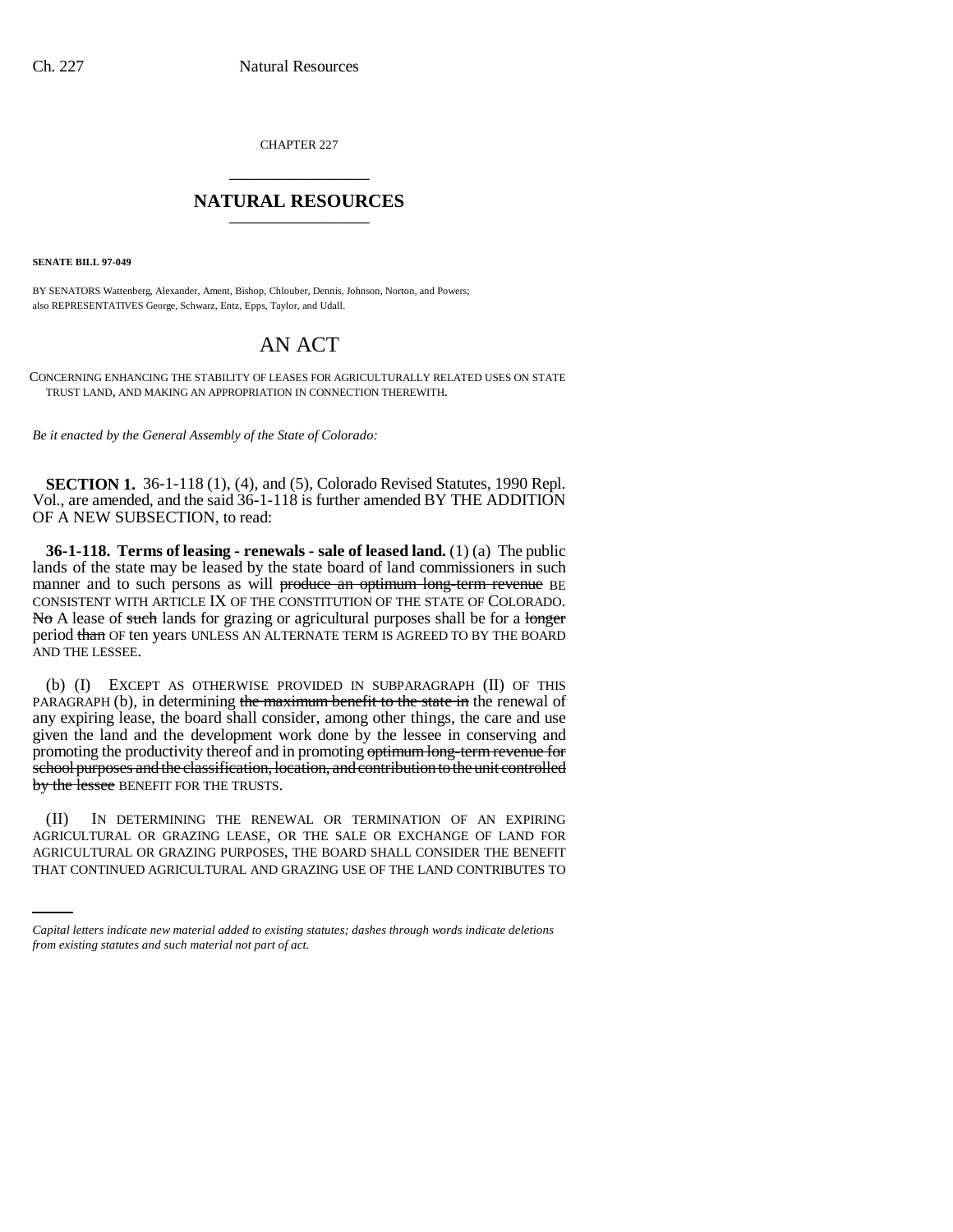Natural Resources Ch. 227

THE PURPOSES OF THE RESPECTIVE TRUSTS BY THE PRESERVATION OF THE STABILITY OF THE LOCAL COMMUNITY, THE REVENUE PROVIDED FOR TRUST PURPOSES, AND THE LESSEE'S STEWARDSHIP OF THE LAND.

(c) Before land is leased to anyone other than the present lessee FOR AGRICULTURAL OR GRAZING USES, said THE present lessee shall be given ten days' notice and an opportunity during the ten days to negotiate TO BEGIN NEGOTIATIONS AND NINETY DAYS TO COMPLETE NEGOTIATIONS with the state board of land commissioners concerning a new lease. THE BOARD SHALL NOT LEASE LAND THAT IS BEING LEASED FOR AGRICULTURAL OR GRAZING USES TO ANYONE OTHER THAN THE PRESENT LESSEE FOR AGRICULTURAL OR GRAZING USES UNLESS THE BOARD AND LESSEE FAIL TO AGREE ON LEASE TERMS, THE PRESENT LESSEE DOES NOT WISH TO RENEW HIS OR HER LEASE, OR THE PRESENT LESSEE HAS FAILED TO COMPLY WITH ANY PROVISION OF THE LEASE. IF THE LAND WILL NOT CONTINUE TO BE LEASED FOR AGRICULTURAL OR GRAZING PURPOSES, THE BOARD SHALL FIND THAT THE BENEFIT OF CONTINUED AGRICULTURAL AND GRAZING USE OF THE LAND IS OUTWEIGHED BY THE BENEFIT THAT WILL BE PROVIDED BY THE NEW USE AND THAT CONTINUED AGRICULTURAL OR GRAZING USE IS INCOMPATIBLE WITH OTHER PURPOSES FOR WHICH THE LAND IS TO BE LEASED.

(d) FOR AGRICULTURAL OR GRAZING LEASES EXPIRING ON OR AFTER JULY 1, 1998, THE BOARD SHALL PROVIDE THE LESSEE WITH WRITTEN NOTICE, ONE YEAR PRIOR TO THE EXPIRATION OF SUCH LEASE, OF ITS INTENT NOT TO RENEW THE LEASE FOR AGRICULTURAL OR GRAZING USES.

(4) (a) The board may, in its discretion, offer for sale any land leased at any time during the term of the lease as though said lease had not been executed, or it may withdraw such land from sale during the full term of the lease; EXCEPT THAT THE BOARD MAY NOT SELL OR EXCHANGE LAND SUBJECT TO A LEASE FOR AGRICULTURAL OR GRAZING PURPOSES DURING THE TERM OF THE LEASE UNLESS THE BOARD COMPLIES WITH THE REQUIREMENTS OF PARAGRAPH (d) OF SUBSECTION (1) OF THIS SECTION AND PARAGRAPH (b) OF THIS SUBSECTION (4). THE BOARD SHALL SUBJECT THE SALE OR EXCHANGE OF LAND CURRENTLY LEASED FOR AGRICULTURAL OR GRAZING PURPOSES TO THE CONTINUATION OF THE TERMS OF THE CURRENT LEASE UNLESS THE LESSEE AGREES OTHERWISE, THE BOARD OR THIRD PARTY BUYS OUT THE LEASE AT A PRICE EQUAL TO THE CURRENT YEAR'S LEASE RATE FOR EACH YEAR, OR FRACTION THEREOF, REMAINING IN THE LEASE, OR UNLESS SUBJECTING THE SALE OR EXCHANGE OF SUCH LAND TO THE CURRENT LEASE TERMS WOULD VIOLATE ARTICLE IX OF THE CONSTITUTION OF THE STATE OF COLORADO. IN ANY EVENT, THE BOARD MAY CANCEL OR TERMINATE THE LEASE ON LAND SUBJECT TO THE LEASE UP TO A TOTAL OF EIGHTY ACRES DURING THE TERM OF THE LEASE WITHOUT PAYMENT AS LONG AS SUCH CANCELLATION OR TERMINATION IS DONE IN COMPLIANCE WITH PARAGRAPH (d) OF SUBSECTION (1) OF THIS SECTION.

(b) IF THE BOARD DETERMINES THAT ALL OR A PORTION OF LAND BEING LEASED FOR AGRICULTURAL OR GRAZING PURPOSES MAY BE OFFERED FOR SALE OR NON-SIMULTANEOUS EXCHANGE, AND IF THE AGRICULTURAL OR GRAZING LESSEE IS IN COMPLIANCE WITH THE PROVISIONS OF THE LEASE, AND IF THE LESSEE IS IN ATTENDANCE OR REPRESENTED ON THE DAY OF SALE OR AT THE BID OPENING FOR NON-SIMULTANEOUS EXCHANGE OF THE LAND, THE LESSEE MAY EXERCISE HIS OR HER RIGHTS PURSUANT TO THIS PARAGRAPH (b) TO MATCH THE HIGHEST BID RECEIVED.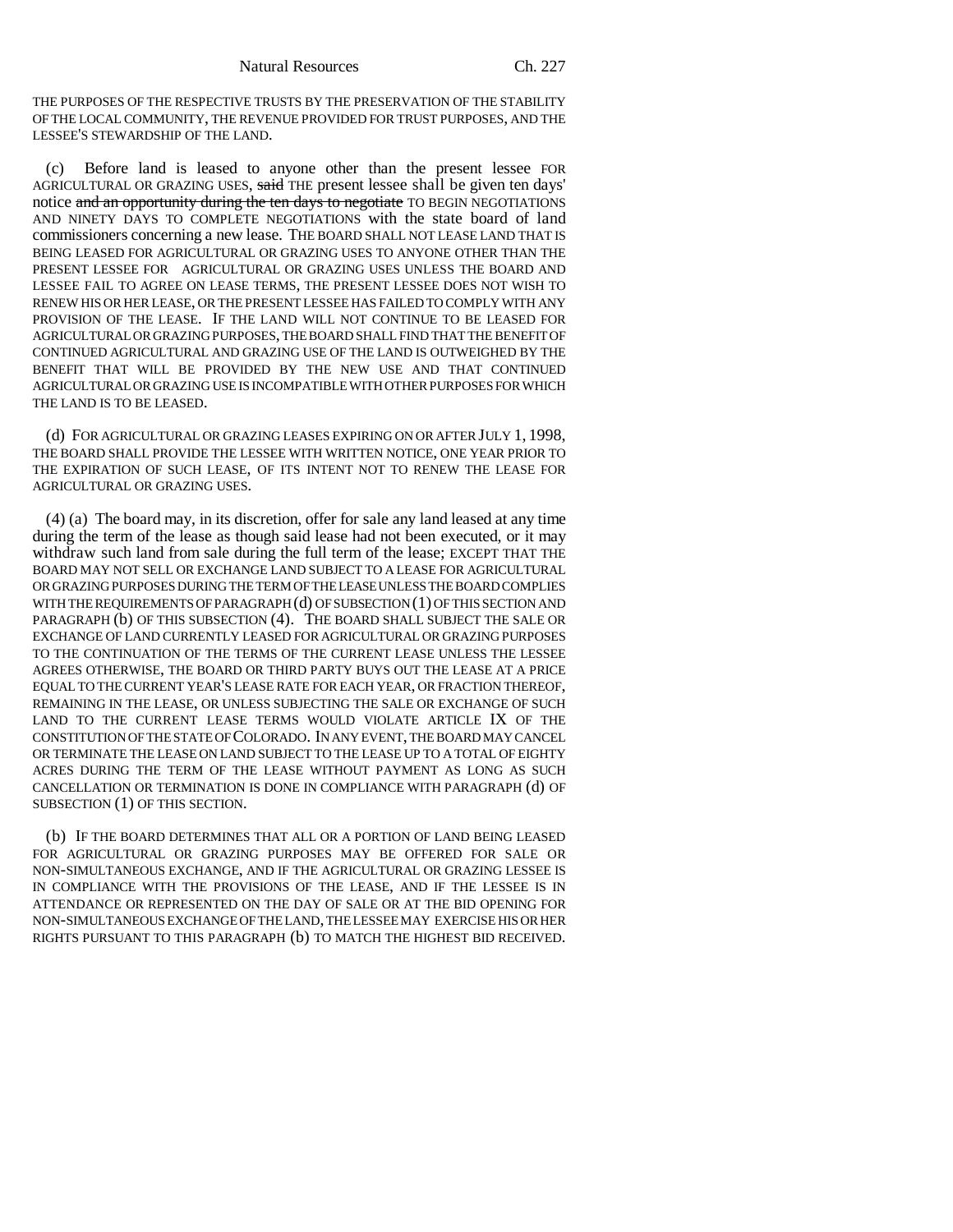## Ch. 227 Natural Resources

THE LESSEE SHALL HAVE THE RIGHT TO OFFER MATCHING BIDS UNTIL SUCH TIME AS THE HIGH BIDDER REFUSES TO RAISE THE BID OR UNTIL THE LESSEE DECIDES NOT TO MATCH THE BID, WHICHEVER FIRST OCCURS. IF THE SUCCESSFUL BIDDER FAILS TO COMPLY WITH THE TERMS OF THE SALE OR NON-SIMULTANEOUS EXCHANGE, THE NEXT-HIGHEST BIDDER SHALL BE OFFERED THE LAND WITHOUT FURTHER AUCTION PROCESS.

(5) The board has power to MAY cancel and terminate any lease at any time if it finds that a lessee has violated any of the provisions of the lease or made any false statement in his THE application therefor.

(7) THE BOARD MAY CANCEL AND TERMINATE ANY LEASE OR OTHER USE OF STATE LANDS PROCURED THROUGH FRAUD, DECEIT, OR MISREPRESENTATION.

**SECTION 2.** Article 1 of title 36, Colorado Revised Statutes, 1990 Repl. Vol., as amended, is amended BY THE ADDITION OF A NEW SECTION to read:

**36-1-118.3. Immunity from civil liability.** A LESSEE OF PUBLIC TRUST LANDS AND THE LESSEE'S AGENTS AND EMPLOYEES ARE IMMUNE FROM CIVIL LIABILITY FOR OR ON ACCOUNT OF DAMAGES OR INJURIES TO ANY PERSON RESULTING FROM THE BOARD'S ALLOWING ACCESS TO THE LEASED TRUST LAND BY THE PUBLIC FOR RECREATIONAL OR WILDLIFE PURPOSES WITHOUT THE LESSEE'S APPROVAL SO LONG AS THE DAMAGES OR INJURIES ARE NOT THE RESULT OF LESSEE'S OR LESSEE'S AGENTS OR EMPLOYEES WILLFUL OR WANTON CONDUCT OR GROSS NEGLIGENCE. ASSENT BY THE LESSEE TO ANY PLAN APPROVED BY THE BOARD THAT ALLOWS ACCESS OVER WHICH THE LESSEE HAS NO CONTROL, DOES NOT CONSTITUTE APPROVAL BY THE LESSEE.

**SECTION 3.** 36-1-119, Colorado Revised Statutes, 1990 Repl. Vol., is amended to read:

**36-1-119. Purchase of improvements.** (1) Should anyone apply to lease, PURCHASE, OR RECEIVE THROUGH AN EXCHANGE any of the lands belonging to the state upon which there are AUTHORIZED improvements belonging to another party THE LESSEE, THE NEW OWNER OR NEW LESSEE SHALL PAY THE FORMER LESSEE FOR SUCH AUTHORIZED IMPROVEMENTS. Before a lease shall issue OR BEFORE TITLE TO THE LAND IS CONVEYED OR EXCHANGED, he THE NEW OWNER OR NEW LESSEE shall file in the office of the state board of land commissioners a receipt showing that the price VALUE of the improvements, as agreed upon by the parties or fixed ESTABLISHED by the state board, has been paid to the owner thereof in full or shall make satisfactory proof that he OR SHE has tendered to such owner the price VALUE of the improvements so agreed upon or fixed ESTABLISHED by the board. If, by any mistake or error, any money has been paid on account of any sale or lease of state lands, it is the duty of the board to draw a voucher in favor of the party paying said money. On presentation of the voucher, the controller shall draw his warrant upon the state treasurer for the amount, and the state treasurer shall pay the same out of the fund into which such money was deposited or placed. If, through any fraud, deceit, or misrepresentation, any party procures the issuing of any lease for state lands, the board has the authority to cancel any such lease.

(2) SHOULD THE STATE BOARD TERMINATE OR CANCEL A LEASE OF STATE LANDS